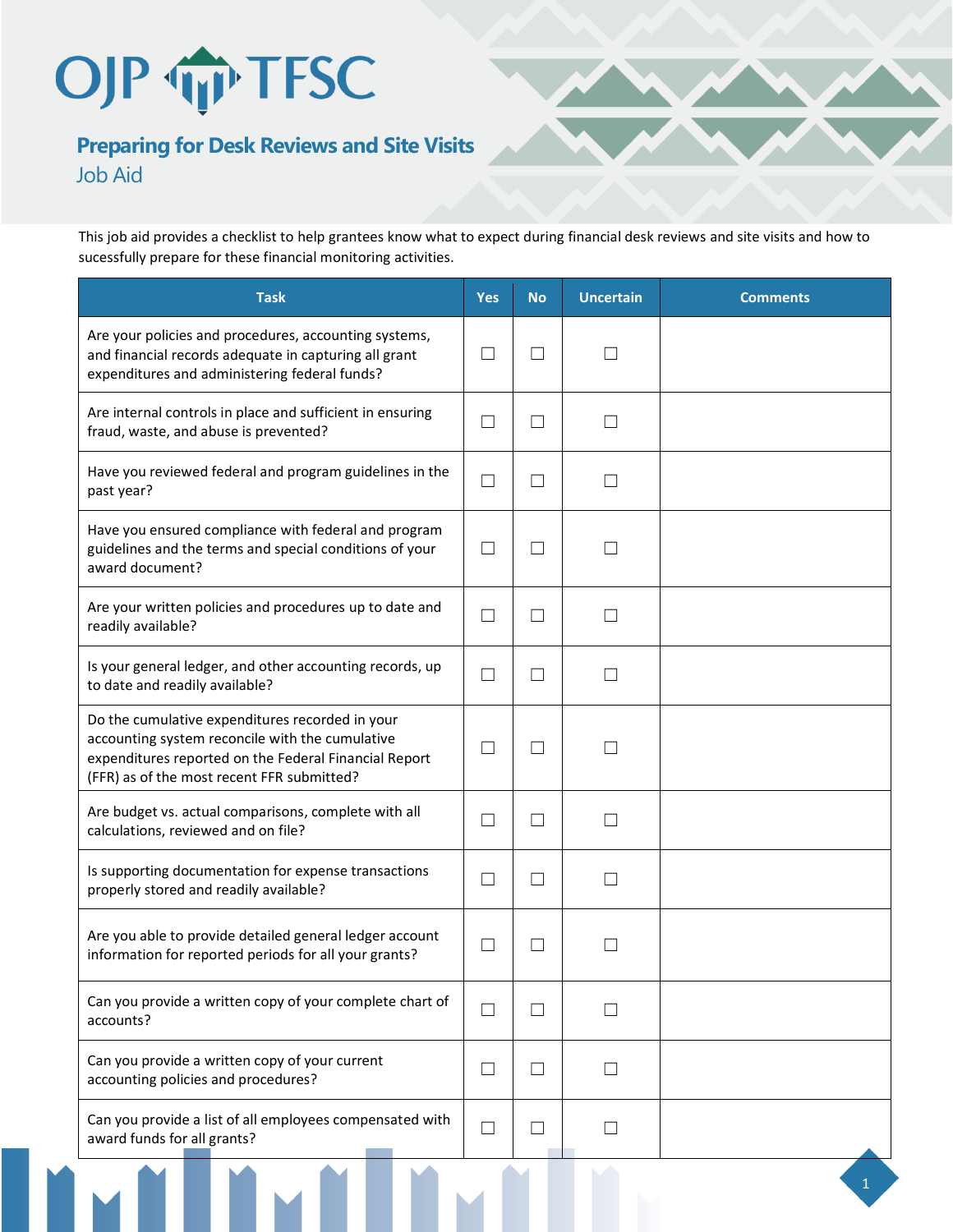| <b>Task</b>                                                                                                                                                                          | <b>Yes</b>        | <b>No</b>                | <b>Uncertain</b>  | <b>Comments</b> |
|--------------------------------------------------------------------------------------------------------------------------------------------------------------------------------------|-------------------|--------------------------|-------------------|-----------------|
| Can you provide an inventory of all equipment purchased<br>with grant funds?                                                                                                         | $\Box$            | $\overline{\phantom{a}}$ |                   |                 |
| Can you provide documentation for all procurements<br>under all grants?                                                                                                              | П                 | $\mathcal{L}$            | $\perp$           |                 |
| Can you provide a comprehensive list of all your<br>subrecipients?                                                                                                                   | $\vert \ \ \vert$ |                          |                   |                 |
| Can you clearly present the source of all matching funds?                                                                                                                            | $\Box$            | $\overline{\phantom{a}}$ | $\mathsf{L}$      |                 |
| Can you readily demonstrate the amounts and sources of<br>all program income?                                                                                                        | $\Box$            | $\overline{\phantom{a}}$ | П                 |                 |
| Are all expense receipts properly stored and readily<br>available?                                                                                                                   | П                 | $\vert \ \ \vert$        | П                 |                 |
| Can you ensure all grant expenditures are properly<br>recorded in your accounting systems and that<br>appropriate evidence of them, which may be requested,<br>is readily available? | Ш                 | $\overline{\phantom{a}}$ |                   |                 |
| Are staff responsibilities written and disseminated to<br>personnel?                                                                                                                 |                   |                          |                   |                 |
| Is there a written procedure for report processing and<br>fund requests?                                                                                                             | $\Box$            | $\overline{\phantom{a}}$ | $\perp$           |                 |
| Is there a written cash management policy?                                                                                                                                           | $\Box$            | $\Box$                   | $\Box$            |                 |
| Are written timesheet and payroll policies and<br>procedures in place, including for earning<br>overtime/premium pay and for recording time charged to<br>different cost centers?    | $\Box$            |                          |                   |                 |
| Are timesheet originals showing employee signature and<br>supervisor approval readily available?                                                                                     | $\vert \ \ \vert$ | $\blacksquare$           |                   |                 |
| Is expensed payroll based on actual activity and not on<br>predetermined or budgeted amounts?                                                                                        | $\Box$            | $\Box$                   | $\Box$            |                 |
| Are fringe benefits recorded separately from salaries,<br>calculated proportionate to salaries, and documented<br>adequately?                                                        | $\vert \ \ \vert$ | $\Box$                   | $\perp$           |                 |
| For contracts, does a signed copy or original exist showing<br>scope of work, deliverables, and payment terms?                                                                       | П                 | $\Box$                   | $\vert \ \ \vert$ |                 |

Invelove Invelove